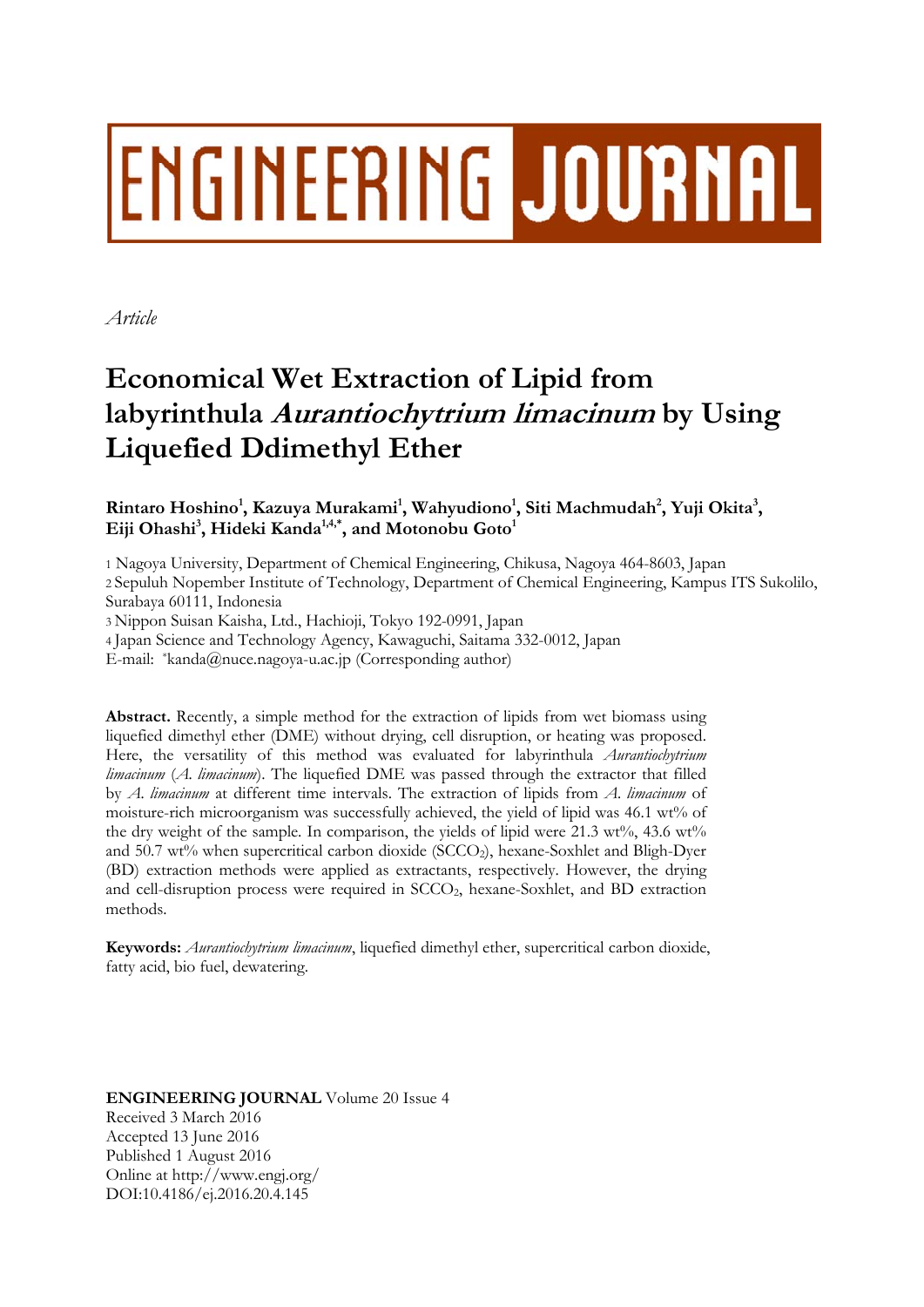#### **1. Introduction**

In recent year, the depletion of fossil fuels such as coal oil are feared, and the technology for making biomass fuel from labyrinthula attracts the world's attention. Labyrinthula *Aurantiochytrium limacinum* (*A. limacinum*) as heterotrophic microorganisms is capable of growing in the presence of organic substances of brackish water region [1]. *A. limacinum* have a potential to rapidly accumulate lipids important for biofuel production [2]. The growth rate of *A. limacinum* is very fast, production efficiency of hydrocarbons production is higher than *Botryococcus braunii* [3]. In general, the lipids content in *A. limacinum* is around 30- 60wt% on a dry weight basis [4]. Commonly, chloroform, methanol, ethanol, and n-hexane were used as medium to extract lipids from marine tissue such as microalgae. In particular, solvent mixtures containing a polar and no-polar solvent could extract a total lipids [5]. For example, a combination of chloroform (nonpolar), methanol (polar) and water, known as Bligh-Dyer (BD) method, has been used for total lipid extraction from biological materials [6]. However they were toxic organic solvents and costly. [7–9]. Several step processes were also required when these solvents were employed as extraction media. They are as follows: drying of starting materials, cell disruption as a pre-treatment, evaporation of extraction solvents by heating, and condensation of them by cooling [10–12]. Fig. 1(A, B) describes the procedures of conventional organic solvent extraction and BD method to extract biofuel from wet microalgae. Therefore, it could be said that these extraction processes consume a lot of energy and is environmentally-unfriendly.

Instead of organic solvents as extractants, liquefied DME would be used as an extractant to solve their drawbacks. Li *et al*. 2014 [13] proposed the energy-saving extraction of bio-solid fuel and bio-crude from vegetal biomass without pre-treatments such as drying and cell-disruption by using liquefied DME. Fig. 1(C) describes the procedures of proposed liquefied DME extraction. They used common vegetal biomasses such as spent coffee ground, tea leaf waste, orange peel and gramineous weed as selected materials. They informed that the liquefied DME could efficiently extract lipids, implying its utilization to produce bioliquid fuel from lipid-rich biomass. Kanda *et al*. 2014 [14] also extracted carotenoid by using liquefied DME in semi-continuous flow-type system from microalgae. Compared with ethanol Soxhlet and supercritical CO2 (SCCO2) extraction, which includes drying and cell disruption, the yield of carotenoid from *Undaria pinnatifida* was quite high. Moreover, DME as an extractant is the simplest form of ether with the following characteristics: (i) standard boiling point is -24.8 °C [15], (ii) high affinity to oily compositions and partial miscibility with water [16], (iii) safe extraction solvent for the production of foodstuff and food ingredients [17], (iv) resistance to autoxidation unlike other alkyl ethers [18]. In this work, the efficacy of DME extraction was evaluated using labyrinthula *A. limacinum* at 0.51 MPa and 20 °C to verify its versatility. The results would be compared with SCCO<sub>2</sub> extraction, hexane extraction and BD extraction as other methods. Furthermore, the extracted lipids and the extracted residues would be analyzed by elemental analysis, molecular weight distribution (MWD), fatty acids analysis and functional substances.



Fig. 1. Comparison of the liquefied DME and conventional organic solvent extraction procedures. (A) Conventional organic solvent extraction. (B) Bligh-Dyer method. (C) Proposed method.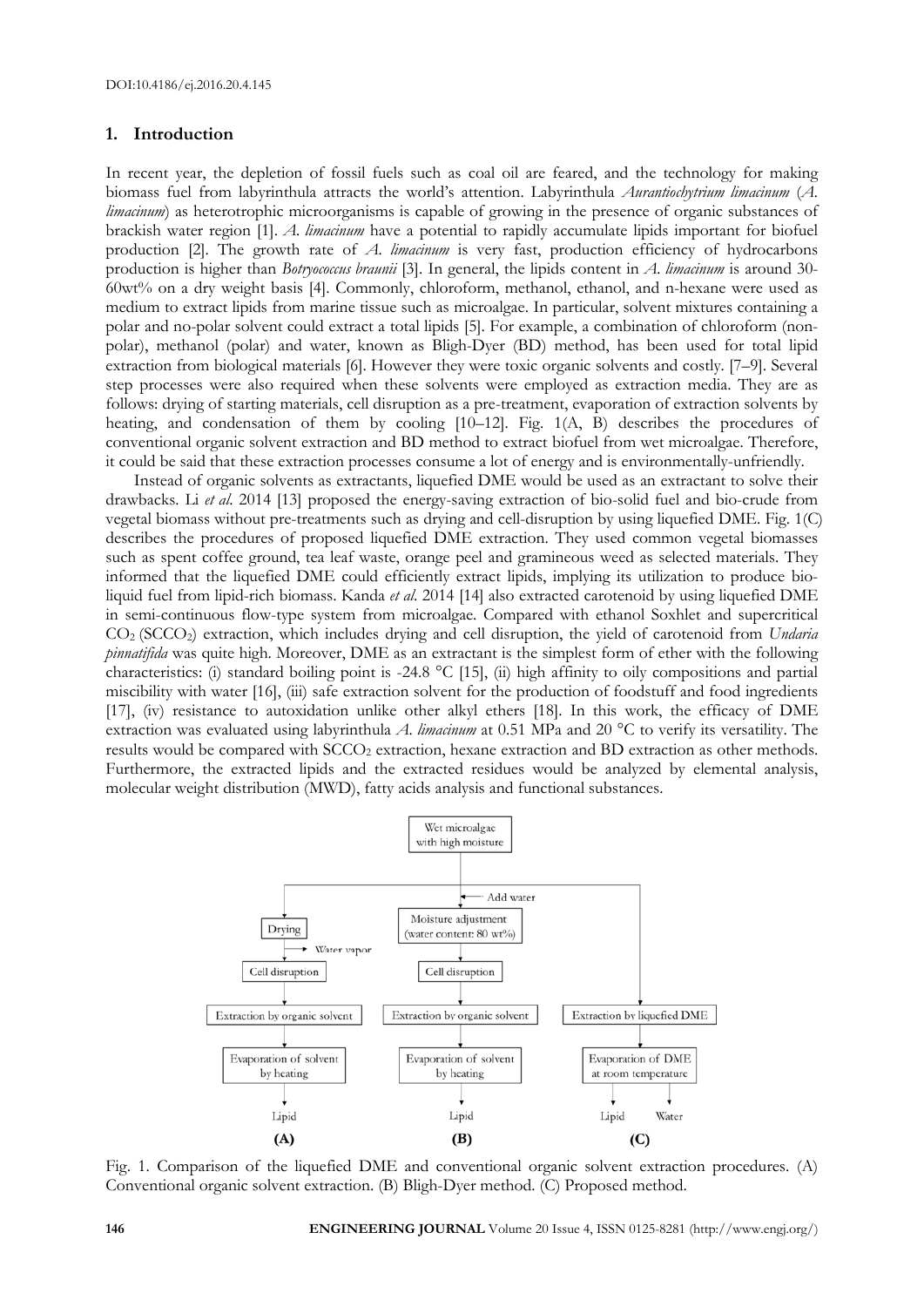#### **2. Experiments**

### **2.1. Material and Methods**

*A. limacinum* strain was provided by Nippon Suisan Kaisya, Ltd, Tokyo, Japan and used as a starting material. The moisture content was determined by continual drying at 107 °C until constant weights. It was around 67.9 wt%. HPLC grade tetrahydrofuran (THF), n-hexane, chloroform, and methanol were purchased from Wako Pure Chemical Industries, Ltd., Japan. CO<sub>2</sub> (99.9 wt%) was obtained from Sogo Co., Aichi, Japan. For GPC analysis, the series of polystyrene calibration standards (Tosoh Co., Tokyo, Japan) were used.

## **2.2. Lipid Extraction**

Four methods of lipid extraction were performed: liquefied DME method; SCCO<sub>2</sub> method; hexane-Soxhlet extraction method; and BD extraction method. Schematic diagrams of the apparatus used for liquefied DME and SCCO<sub>2</sub> extraction are shown in Fig. 2 and 3. In the liquefied DME method, wet *A. limacinum* was fed directly without drying and cell disruption as pre-treatments. However, in the case of SCCO<sub>2</sub>, hexane and BD methods, the *A. limacinum* cells were disrupted using a pestle and mortar for 10 min. The liquefied DME extraction apparatus and procedure has been described in detail in previous studies [14,19,20]. A storage tank of liquefied DME (volume: 100 cm<sup>3</sup>) an extractor (diameter: 11.6 mm, length: 190 mm, volume: 10 cm3) and a collector, were connected in series. 2.51 g (dry weight, 0.81 g) of *A. limacinum* slurry was loaded into the lower half of the extractor, and glass beads were placed at upper half of the extractor. A filter paper (DURAPORE MEMBRANE FILTERS, pore size: 0.65 µm, material: hydrophilic polyvinylidene difluoride, Merck Millipore, Darmstadt, Germany) was placed at the outlet of the extraction column. The flowrate of liquefied DME was 10 cm3 min-1, and the temperature was kept at 20 °C. In the SCCO<sub>2</sub> extraction method, the main apparatus consists of a high-pressure pump for CO<sub>2</sub>, a heating chamber, a extractor (volume: 25 cm<sup>3</sup>), a CO<sub>2</sub> chiller, back-pressure regulator, and a wet gas meter. In order to determine the effect of temperature and pressure on the yield of extracted components, lipids was extracted from *A. limacinum* at temperatures between 60, 80, 100, 120 °C, pressures of 40 MPa and CO<sub>2</sub> flow rate of 5 cm3 min-1. In each experiment, 2.0 g of dried *A. limacinum* was loaded into the extraction column, and the remaining volume was filled with glass beads at the bottom and top of the extraction column. The cell was placed in a heating chamber maintained at the set operating temperature. The extract collection was collected at 15, 45, 75 min. In order to investigate the extracted components using the hexane-Soxhlet extraction method, 1.0 g of pre-treated *A. limacinum* were loaded in a Soxhlet apparatus with 200 cm3 of n-hexane for 15 h at 70 °C. In this work, the total lipid content in *A. limacinum* was determined by BD method [6]. 1.0 g of pre-treated *A. limacinum* were extracted using a Soxhlet apparatus using 200 cm3 of mixture of chloroform and methanol (1:1,  $v/v$ ) for 15 h at 70 °C.



Fig. 2. Schematic diagram of liquefied DME extraction apparatus.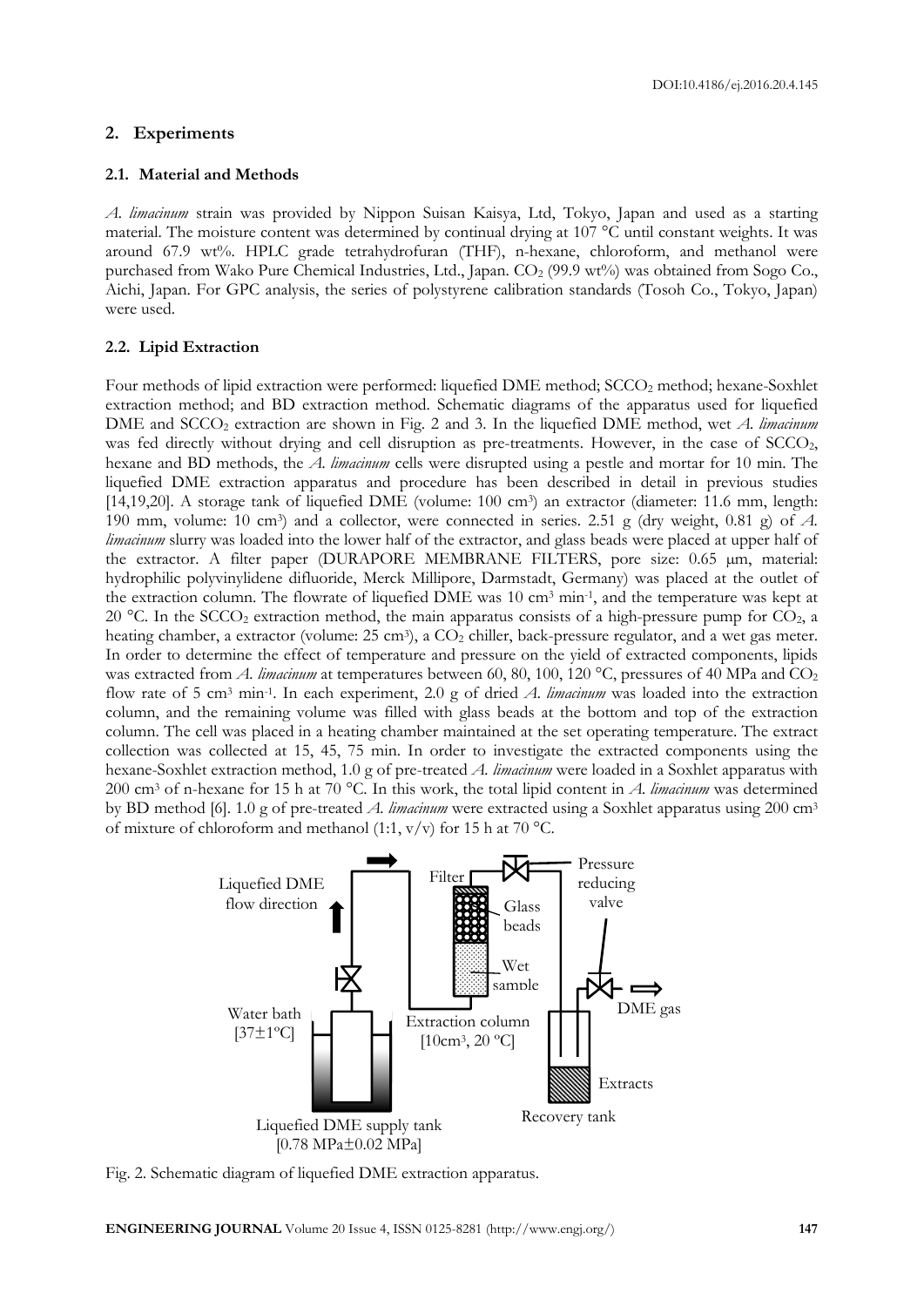

Fig. 3. Schematic diagram of  $SCCO<sub>2</sub>$  extraction apparatus.

#### **2.3. Product Analysis**

The extracted lipids and the extracted residues were analyzed by elemental analysis, molecular weight distribution (MWD), fatty acids analysis and functional substances.

#### **2.3.1. Elemental Analysis**

Elemental analysis was performed for original *A. limacinum*, extracted lipids and the extracted residues. The original *A. limacinum* and the extracted residues were conditioned at 107 °C until constant weights. The carbon, hydrogen, and nitrogen content were determined by a CHN analyzer (Yanaco, CORDER MT-6) based on flash combustion, which converts all organic substances into combustion gases. The oxygen content was calculated using the differences.

#### **2.3.2. Molecular Weight Distribution**

The molecular weight distributions (MWD) of the extracted lipids was determined by gel permeation chromatography (GPC) performed at 40 °C by diluting the lipids in THF. The MWDs were compared with that of a polystyrene standard. A lipid concentration of 1 mg/mL was used for each measurement and the injection amount was 20 µL. The analytical equipment and condition used for GPC were HPLC system controller and UV/Vis detector with chromatographic columns. The wavelength was set at 250 nm [21]. The MWDs of lipids obtained by liquefied DME extraction were compared with those obtained by SCCO<sub>2</sub>, hexane and BD extraction methods.

#### **2.3.3. Fatty Acid Profile**

The major lipid components were identified by gas chromatograph mass spectrometer (GC/MS) with an Agilent 7890A GC system connected to an Agilent 5975C mass spectrometer, and a phenyl arylene capillary column (HP-5MS; 30 m  $\times$  0.25 mm i.d.) Agilent Technologies Tokyo Ltd., Japan). The temperature program was as a follow: initially at 60 °C for 5 min, then ramped to 320 °C with 4 °C min-1. The injector and detector temperatures were set at 250 °C. The split ratio was 1:1; with a helium gas flow rate of 24 mL min<sup>-1</sup> and the injection volume was 1.0 µL. Qualitative analysis of the detected fatty acids methyl esters (FAME) were carried out by comparison of their retention time and mass spectra with FAME standard (Supelco 37 Component. FAME Mix. Sigma–Aldrich St. Louis, MO, USA). The esterification of extracted lipids was carried out by using a fatty acid methylation kit and fatty acid methyl ester purification kit, which purchased from Nakalai Tesque, Inc., Kyoto, Japan.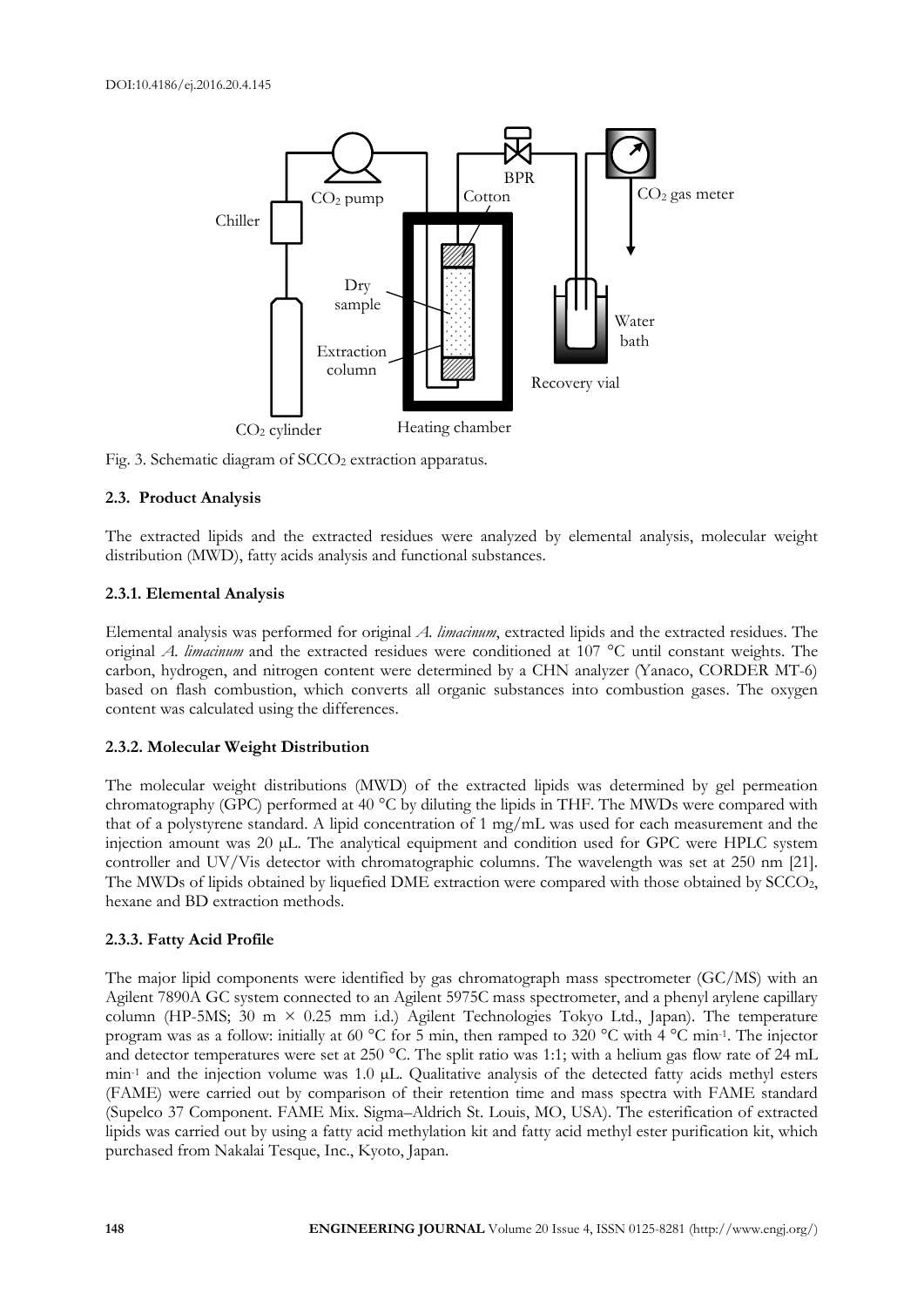#### **3. Results and Discussion**

#### **3.1. Extraction Yield of Lipids**

Figure 4 described the yield of lipid that extracted by liquefied DME. The increasing amount of liquefied DME consumed was followed by increasing the amount of lipid extracted. It seems to increase rapidly when the liquefied DME consumed was around 300 g then remained constant after 335 g. The yield of lipid could approach up to 46 wt% (g/g dry weight of *A. limacinum*). Compared with other methods, such as SCCO2, hexane Soxhlet and BD extraction methods, the yield of lipid by liquefied DME was quite high. The maximum yield of lipids were 22.5, 43.6, and 50.7 wt% when  $SCCO<sub>2</sub>$ , hexane Soxhlet and BD extraction methods were employed as extraction medium, respectively. As informed above, that liquefied DME could dissolve a wide range of polar and non-polar substances. DME is also good solvents for many hydrogen-bonded substances. To dissolve hydrogen bonded substances, high solvation energy was needed to break the hydrogen bonds. Due to DME has ability to act hydrogen bond acceptors, forming hydrogen bonds with hydrogen-bonding solutes, liquefied DME can penetrate into *A. limacinum* and flow out together with *A. limacinum* components include lipid. In addition, liquefied DME could also produce a lower viscosity of the analytes in the matrix and, accordingly, a better diffusion rate of the solute from the solid phase to the solvent. Consequently, the lipid in *A. limacinum* might be extracted easily. Fig. 5 shows the yield of lipid extracted from *A. limacinum* by SCCO<sub>2</sub> at various extraction temperatures. Generally, the yield of extract influenced by the increase of pressure or temperature at constant temperature or pressure when SCCO2 was applied as an extraction medium. This phenomena occurred due to direct change of density and hence solubility of  $SCCO<sub>2</sub>$  [22,23]. In this work, it should be noted that the lipid extraction by  $SCCO<sub>2</sub>$ was performed at pressure of 40 MPa with various extraction temperatures. As shown in Fig. 5, the yield of lipid increased with increasing extraction temperature. Except at 60 °C, the yield of lipid increased rapidly till 520 g  $CO<sub>2</sub>$  consumed then remained constant after 1000 g  $CO<sub>2</sub>$  consumed in each extraction temperature. The highest extraction rate of lipid was reached when the extraction temperature is 100 °C. It could approach to 22 wt% (g/g dry weight of *A. limacinum*). This extraction condition likely had a stronger effect on the solubility, consequently the yield of lipid is lower than at 100 °C when the extraction temperature was performed at lower or higher 100 °C. As explained before, in the case of hexane Soxhlet extraction, the main drawbacks of this extraction methods are the long time needed and the large amount of solvent wasted, which is costly and cause environmental problems. Like hexane Soxhlet extraction, the toxic solvents also were used in large amount when using BD extraction technique. Judging the results, it could be said that the lipid extraction by DME is very simple and versatile technique. In addition, the extraction process not required the pre-treatments such as drying and cell-disruption. Therefore, DME method is an economical method that can significantly reduce the energy required for lipid extraction from wet materials.



Fig. 4. Extraction behavior of the water from *A. limacinum* by using liquefied DME.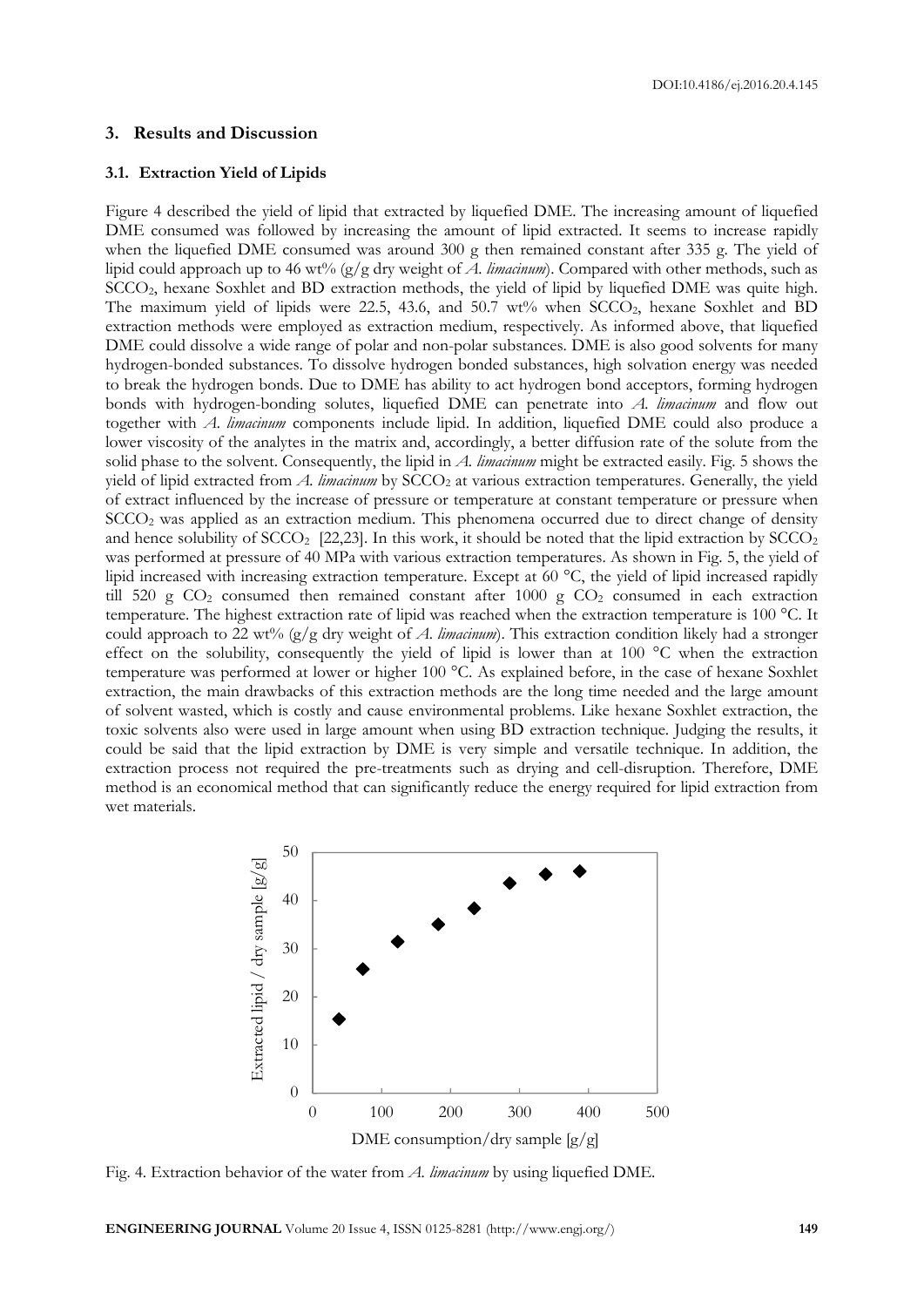

Fig. 5. Extraction behavior of the lipid from *A. limacinum* by using supercritical carbon dioxide.

#### **3.2. Elemental Analysis**

|  | Table 1. Elemental analysis of extracted lipids and the residues. |  |  |
|--|-------------------------------------------------------------------|--|--|
|  |                                                                   |  |  |

| Analysis<br>[dry ash]<br>free |       | Liquefied<br>dimethyl ether |       | SCCO <sub>2</sub> |       | Hexane  |       | <b>Bligh-Dyer</b> | Original |
|-------------------------------|-------|-----------------------------|-------|-------------------|-------|---------|-------|-------------------|----------|
| [%]                           | Lipid | Residue                     | Lipid | Residue           | Lipid | Residue | Lipid | Residue           | Feed     |
| С                             | 68.7  | 47.2                        | 67.2  | 48.8              | 75.2  | 44.6    | 64.7  | 51.1              | 55.9     |
| Н                             | 10.4  | 7.3                         | 10.0  | 7.4               | 10.8  | 6.8     | 9.4   | 7.7               | 8.3      |
| N                             | 0.2   | 5.4                         | 0.1   | 5.4               | 0.7   | 5.0     | 0.2   | 4.7               | 4.4      |
| $\bigcap^*$                   | 20.8  | 40.1                        | 22.7  | 38.5              | 13.4  | 43.6    | 25.7  | 36.5              | 31.5     |

\*By difference

It was well known that the elemental analysis for carbon (C), hydrogen (H), and nitrogen (N) content is one of the typical ways to express the components in the organic matter as fuel resources. The three concentrations obtained these components were expressed in % daf. The C/N ratio can be referenced as an indicator to identify the most suitable technique for the biomass conversion. When  $C/N$  is lower than 30, the conversion processes of biomass appropriate to biochemical processes, while when the C/N ratio is higher than 30, the thermochemical conversion process could be applied. Table 1 showed the elemental analysis of extracted lipids from *A. limacinum* and their residues when liquefied DME, SCCO<sub>2</sub>, hexane Soxhlet and BD were applied as extraction method. As shown in Table 1, the elemental content of C, H, N, and O in the *A. limacinum* as a starting material was 55.9, 8.3, 4.4, and 31.5%, respectively. After liquefied DME was applied as an extractant, the content of these elements in the residue of *A. limacinum* material decreased significanty to 47.2, 7.3, 5.4, and 40.1%, respectively. This indicated that liquefied DME could extract *A. limacinum* consituents successfully. The same phenomenon was also occurred when SCCO<sub>2</sub>, hexane Soxhlet and BD were used as extraction media. However, the lipids extracted using liquefied DME composed of C (68.7%), H (10.4%), N (0.2%), and O (20.8%), respectively. Compared with other extraction methods, except hexane Soxhlet, the C and H contents of the extracted lipids are higher than those extracted lipids by other methods. In general, high nitrogen content is one of the drawbacks in the terms of fuel quality [24]. In this work, the extracted lipids that shown in Table 1 had low nitrogen content. Accordingly, these extracted lipids from *A. limacinum* was suitable as bio-fuel.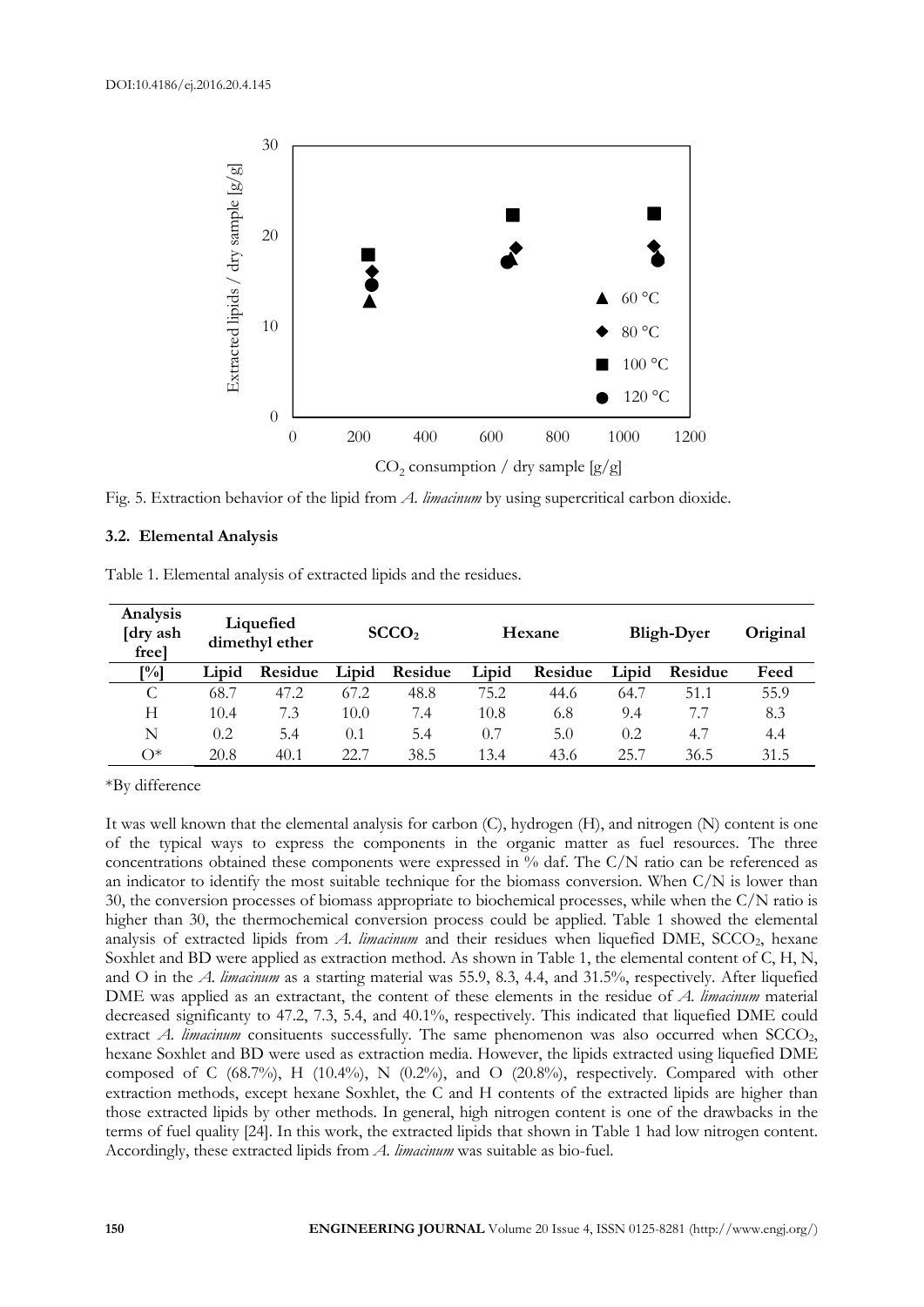#### **3.3. Molecular Weight Distribution**

In principle, the different extraction methods provide the different molecular weight extracted constituents of matrix which may give the different properties in chemically and physically. Hence, the properties of extracted lipids from *A. limacinum* by liquefied DME, SCCO<sub>2</sub>, hexane Soxhlet and BD extraction methods were analyzed by GPC. This technique is simple and has become a powerful method for the determination of the MWD of extracted compounds. Fig. 6 showed the MWD of extracted lipids relative to the polystyrene standards. The MWD of extracted lipids by liquefied DME were compared with those obtained by SCCO2, hexane Soxhlet and BD extraction methods using GPC with THF as a solvent. As illustrated in Fig. 5, the MWD of extracted lipids are almost the same. They seemed to have molecular weights ranging from 1 to 100 kDa. This indicated that liquefied DME that employed as a solvent media allowed to extract lipid components from *A. limacinum* matrix. The result also showed that liquefied DME may have high polarity property which is suitable for extracting higher-molecular-weight polar compounds.



Fig. 6. Molecular weight distribution curve of the extracted lipids.

#### **3.4. Fatty Acid Profile**

|  | Table 2. Percentage fatty acid components of the lipids from A. limacinum. |  |  |
|--|----------------------------------------------------------------------------|--|--|
|  |                                                                            |  |  |

|                        | Components [Peak area %]                     |      |        |                   |  |  |
|------------------------|----------------------------------------------|------|--------|-------------------|--|--|
| <b>Fatty acids</b>     | Liquefied<br>SCCO <sub>2</sub><br><b>DME</b> |      | Hexane | <b>Bligh-Dyer</b> |  |  |
| C14:0                  | 3.7                                          | 1.5  | 1.6    | 2.9               |  |  |
| C16:0                  | 89.4                                         | 63.7 | 57.9   | 76.9              |  |  |
| C18:0                  | 2.5                                          | 0.8  | 1.0    | 1.4               |  |  |
| $C22:5n-6$             | 1.1                                          | 7.1  | 7.8    | 4.0               |  |  |
| $C22:6n-3$             | 3.4                                          | 27.0 | 31.7   | 14.8              |  |  |
| Saturated fatty acid   | 95.5                                         | 66.0 | 60.5   | 81.2              |  |  |
| Unsaturated fatty acid | 4.5                                          | 34.0 | 39.5   | 18.8              |  |  |

In order to understand the fuel properties, the systematic analysis of the fatty acid composition is very important for species selection for biodiesel production. The most common components of fatty acid are Palmitic-(hexadecanoic-C16:0), Stearic-(octadecanoic-C18:0), Oleic (octadecenoic-C18:1), Linoleic- (octadecadienoic-C18:2) and Linolenic-(octadecatrienoic-C18:3) acids [25]. However, the small amounts of eicosapentaenoic acid (EPA) (C20:5) and docosahexaenoic acid (DHA) (C22:6) were also found in several biodiesel resources, including microalgae. The fatty acid composition of lipids from *A. limacinum* was shown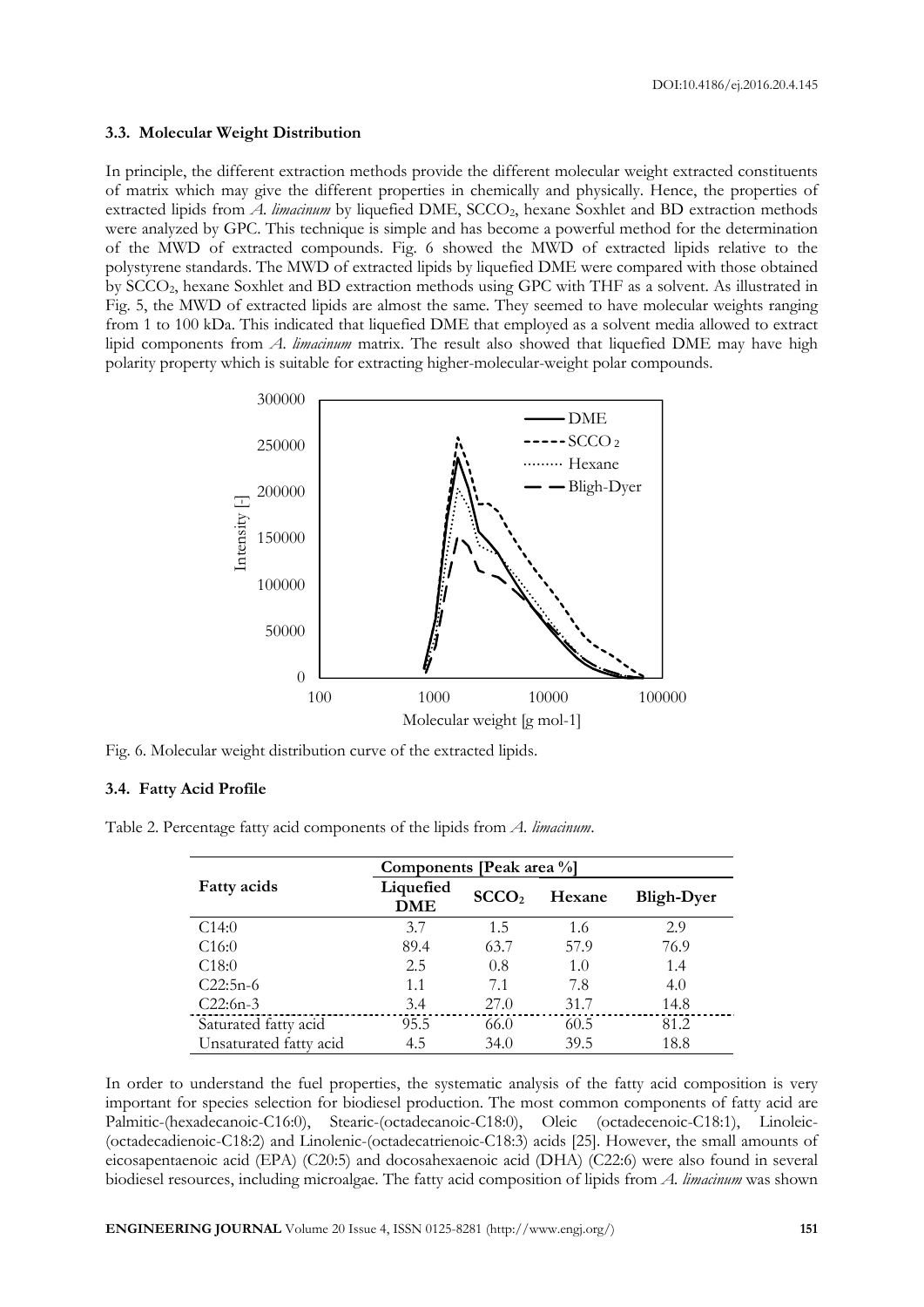in Table 2. Their compositions varied significantly with the different methods. In the liquefied DME extraction, the amount of saturated fatty acid was 95.5 % with palmitic acid (C16:0) as main components of extracted lipids from *A. limacinum*. The amount of palmitic acid was 89.4 %, followed by 3.7 % myristic acid (C14:0) and 2.5 % stearic acid (C18:0). The small amounts of docosapentaenoic acid (DPA; C22:5n-6) and docosahexaenoic acid (DHA; C22:6n-3) were obtained. This is, of course, a beneficial result in terms of biodiesel fuel where the high content of polyunsaturated fatty acids are not suitable for use as biodiesel oil [26]. Compared with other methods, liquefied DME could extract lipids containing more saturated fatty acid than unsaturated fatty acids. Thus, extraction by using liquefied DME appears to be a good method for lipids recovery from *A. limacinum* with improved yields.

#### **4. Conclusion**

This work has clearly verified that the liquefied DME method can be used to directly extract lipids from the wet *A. limacinum* at room temperature. Comparison of the extraction yields, elemental analysis, the MWD curves, and the GC/MS spectra, the liquefied DME extraction technique indicated that this technique performs as well as hexane or BD extraction techniques despite the steps of drying, cell disruption, and heating at high temperature. Moreover, the *A. limacinum* lipids were consisted of saturated fatty acids, implying that *A. limacinum* is suitable as a fine fuel source and easily modified into a biodiesel fuel. Thus, liquefied DME method, which can skip drying and cell disruption, has the advantage of being energy-saving for lipid extraction.

#### **Acknowledgement**

This research was supported by a grant from the Precursory Research for Embryonic Science and Technology Program (PRESTO; 8005, H. Kanda) of Japan Science and Technology Agency.

#### **References**

- [1] R. E. Armenta, and M. C. Valentine, "Single-cell oils as a source of omega-3 fatty acids: An overview of recent advances," *J. Am. Oil Chem. Soc*, vol. 90, no. 2, pp. 167-182, Feb., 2013.
- [2] N. Nagano, Y. Taoka, D. Honda, and M. Hayashi, "Optimization of culture conditions for growth and docosahexaenoic acid production by a marine thraustochytrid, *Aurantiochytrium limacinum* mh0816," *J. Oleo Sci*, vol. 58, no. 12, pp. 623-628, Nov., 2009.
- [3] B.-G. Ryu, K. Kim, J. Kim, J.-I. Han, and J.-W. Yang, "Use of organic waste from the brewery industry for high-density cultivation of the docosahexaenoic acid-rich microalga, *Aurantiochytrium* sp. KRS101," *Bioresour. Technol*, vol. 129, pp. 351-359, Feb., 2013.
- [4] A. Nakazawa, H. Matsuura, R. Kose, K. Ito, M. Ueda, D. Honda, I. Inouye, K. Kaya, and M. M. Watanabe, "Optimization of biomass and fatty acid production by *Aurantiochytrium* sp. Strain 4W-1b," *Procedia Environ. Sci*, vol. 15, pp. 27-33, 2012.
- [5] E. Ryckebosch, K. Muylaert, and I. Foubert, "Optimization of an analytical procedure for extraction of lipids from microalgae," *J. Am. Oil Chem. Soc*, vol. 89, no. 2, pp. 189-198, Jul., 2011.
- [6] E. G. Bligh, and W. J. Dyer, "A rapid method of total lipid extraction and purification," *Can. J. Biochem. Physiol*, vol. 37, no. 8, pp. 911-917, Aug., 1959.
- [7] Y. Li, F. G. Naghdi, S. Garg, T. C. Adarme-Vega, K. J. Thurecht, W. A. Ghafor, S. Tannock, and P. M Schenk, "A comparative study: the impact of different lipid extraction methods on current microalgal lipid research," *Microb. Cell Fact*, vol. 13, no. 14, pp. 1-9, Jan., 2014.
- [8] C. Prommuak, P. Pavasant, A.T. Quitain, M. Goto, and A. Shotipruk, "Microalgal lipid extraction and evaluation of single-step biodiesel production," *Eng. J.*, vol. 16, no. 5, pp. 157-166, Oct., 2012.
- [9] S. J. Iverson, S. L. C. Lang, and M. H. Cooper, "Comparison of the bligh and dyer and folch methods for total lipid determination in a broad range of marine tissue," *Lipids*, vol. 36, no. 11, pp. 1283-1287, Nov. 2001.
- [10] K. L. Kadam, "Environmental implications of power generation via coal-microalgae cofiring," *Energy*, vol. 27, no. 10, pp. 905-922, Oct., 2002.
- [11] K. Sander, and G. S. Murthy, "Life cycle analysis of algae biodiesel," *Int. J. Life Cycle Assess*, vol. 15, pp. no. 7, 704-714, Aug., 2010.